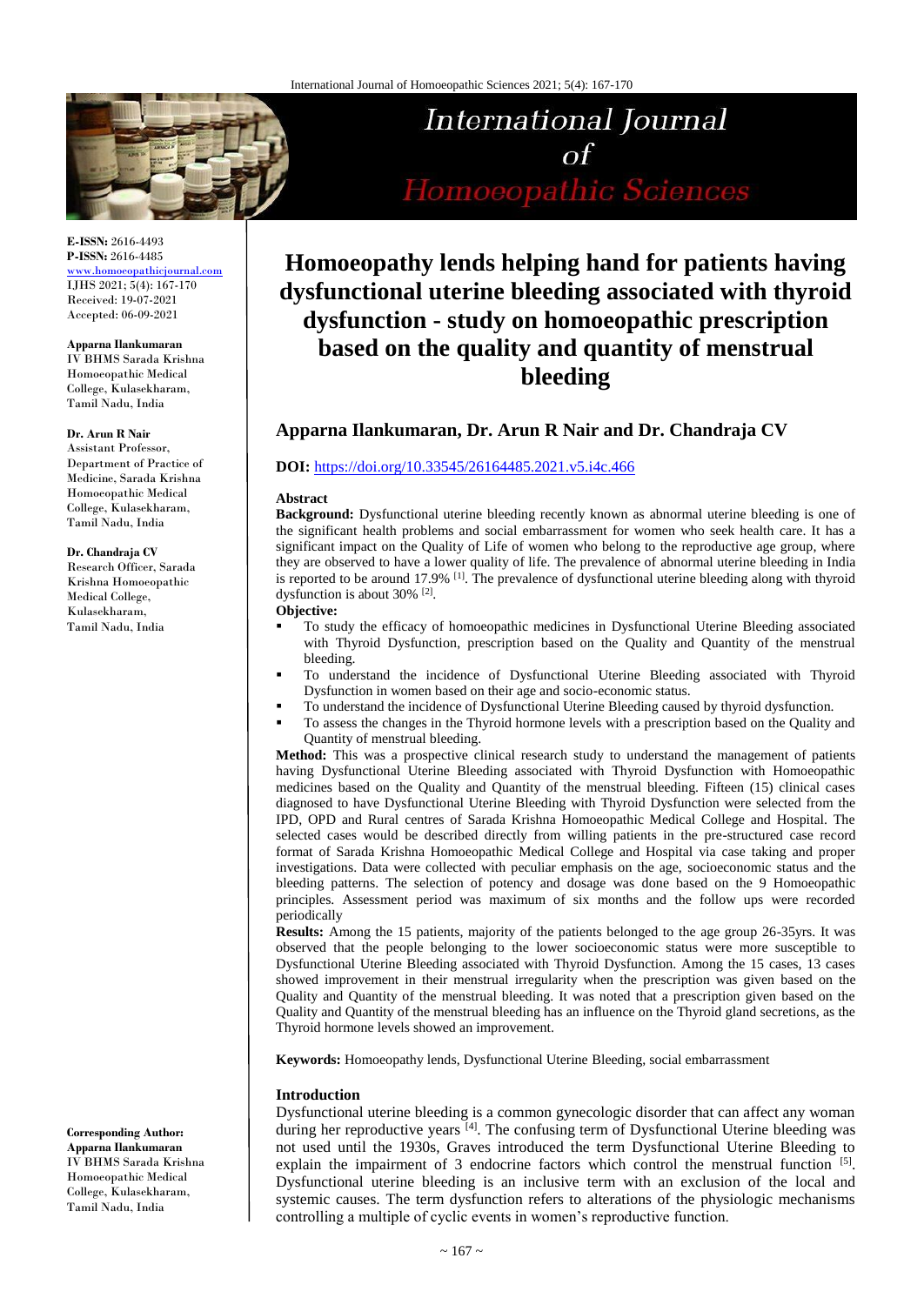These mechanisms are primarily neuroendocrine in nature [3]. DUB is a diagnosis of exclusion, and the clinician must proceed through a logical stepwise evaluation to rule out all other causes of the abnormal bleeding [3]. Dysfunctional uterine bleeding may be divided into two types: ovulatory and non-ovulatory. Anovulatory bleedings are induced by the absence of ovulation and luteal phase of the cycle, and finally leads to hyperestrogenism [2]. In most cases dysfunctional uterine bleeding is associated with anovulation. During the pubertal and perimenopausal periods, anovulatory bleeding is a common occurrence. During these transitional states, the abnormal bleeding has a physiological basis and is secondary to an estrogen withdrawal. Anovulatory bleeding can also be associated with chronic anovulation. The chronic unopposed estrogen that characterizes this disorder causes a continuous proliferation of the endometrium; this can result in abnormal bleeding  $[4]$ . The thyroid is a butterfly-shaped, essential endocrine gland situated in the anterior part of the neck (inferior to the larynx and anterior to the trachea), spanning between C5 and T1. The gland is divided into two lobes, which are connected medially by the isthmus  $[6, 7, 8, 9, 10]$ . This gland is brownish red in color, highly vascular and rich in nerve supply <sup>[6]</sup>. The secretion of these hormones is regulated by the hypothalamus through the Thyroid releasing hormone which stimulates the pituitary gland to produce Thyroid Stimulating hormone, which in turn stimulates the thyroid gland to secrete T3 and T4  $^{[11, 12]}$ . These thyroid hormones regulate the body's metabolic rate by maintaining the cardiac, musculoskeletal and gastrointestinal functions, brain development and bone maintenance  $^{[13]}$ . These hormone levels are also responsible for maintaining a normal reproductive behavior and physiology, as they modulate the metabolism and development of the ovarian, uterine and placental tissues [14, 15] .

# **Materials and Methods**

#### **Study setting**

The clinical Research study took place in the Sarada Krishna Homoeopathic Medical College and Hospital, Kulasekaram, Kanyakumari District.

#### **Study design**

This was a prospective clinical research study to understand the management of patients having Dysfunctional Uterine Bleeding associated with Thyroid Dysfunction with Homoeopathic medicines based on the Quality and Quantity of the menstrual bleeding. Fifteen (15) clinical cases diagnosed to have Dysfunctional Uterine Bleeding with Thyroid Dysfunction were selected from the IPD, OPD and Rural centres of Sarada Krishna Homoeopathic Medical College and Hospital. The selected cases would be described directly from willing patients in the prestructured case record format of Sarada Krishna Homoeopathic Medical College and Hospital via case taking and proper investigations. Data were collected with peculiar emphasis on the age, socioeconomic status and the bleeding patterns. The selection of potency and dosage was done based on the 9 Homoeopathic principles. Assessment period was maximum of six months and the follow ups were recorded periodically.

#### **Research participants**

Rural and Urban populations seeking treatment from Sarada Krishna Homoeopathic Medical College and Hospital were the research participants.

#### **Inclusion criteria**

- Women of the reproductive age group( $15-40$  years)<br>Culv the patients having dysfunctional uterine blee
- Only the patients having dysfunctional uterine bleeding with thyroid dysfunction
- **Those who are having dysfunctional uterine bleeding** with a previous history of thyroid dysfunction but now are having thyroid dysfunction under normal levels.
- Patients who have not used any hormonal pills.

# **Exclusion criteria**

- Pregnant and lactating women
- Patients undergoing other modes of treatment for any other systemic pathologies.
- Patients who are not willing to disclose their proper symptoms.

# **Sampling method:** Purposive sampling

# **Sample size**

15 cases

# **Statistical analysis**

The quality and quantity of the menstrual bleeding and the Thyroid function test results were compared before and after the treatment.

## **Observation and results Graphical Representations**

**Table 1:** Distribution based on age group

| Age Group       | <b>Number of Patients</b> |
|-----------------|---------------------------|
| $15 - 25$ years |                           |
| $36 - 40$ years |                           |
| $26 - 35$ years |                           |

**Table 2:** Distribution based on Socio economic status

| Socio Economic Group | <b>Number of Patients</b> |
|----------------------|---------------------------|
| Low                  |                           |
| Moderate             |                           |
|                      |                           |

**Table 3:** Distribution based on medicine Prescribed

| <b>Remedies prescribed</b> | No. of patients |
|----------------------------|-----------------|
| Pulsatilla                 |                 |
| Lachesis mutus             |                 |
| Natrummuriaticum           |                 |
| Sepia officinalis          |                 |
| Plumbummetallicum          |                 |
| Thyroidinum                |                 |
| Trillium pendulum          |                 |
| Sabina                     |                 |

**Table 4:** Distribution based on Improvement in the menstrual complaints

| <b>Improvement in Menstrual complaint</b> | No. of patients |
|-------------------------------------------|-----------------|
| Shown improvement                         |                 |
| Not shown improvement                     |                 |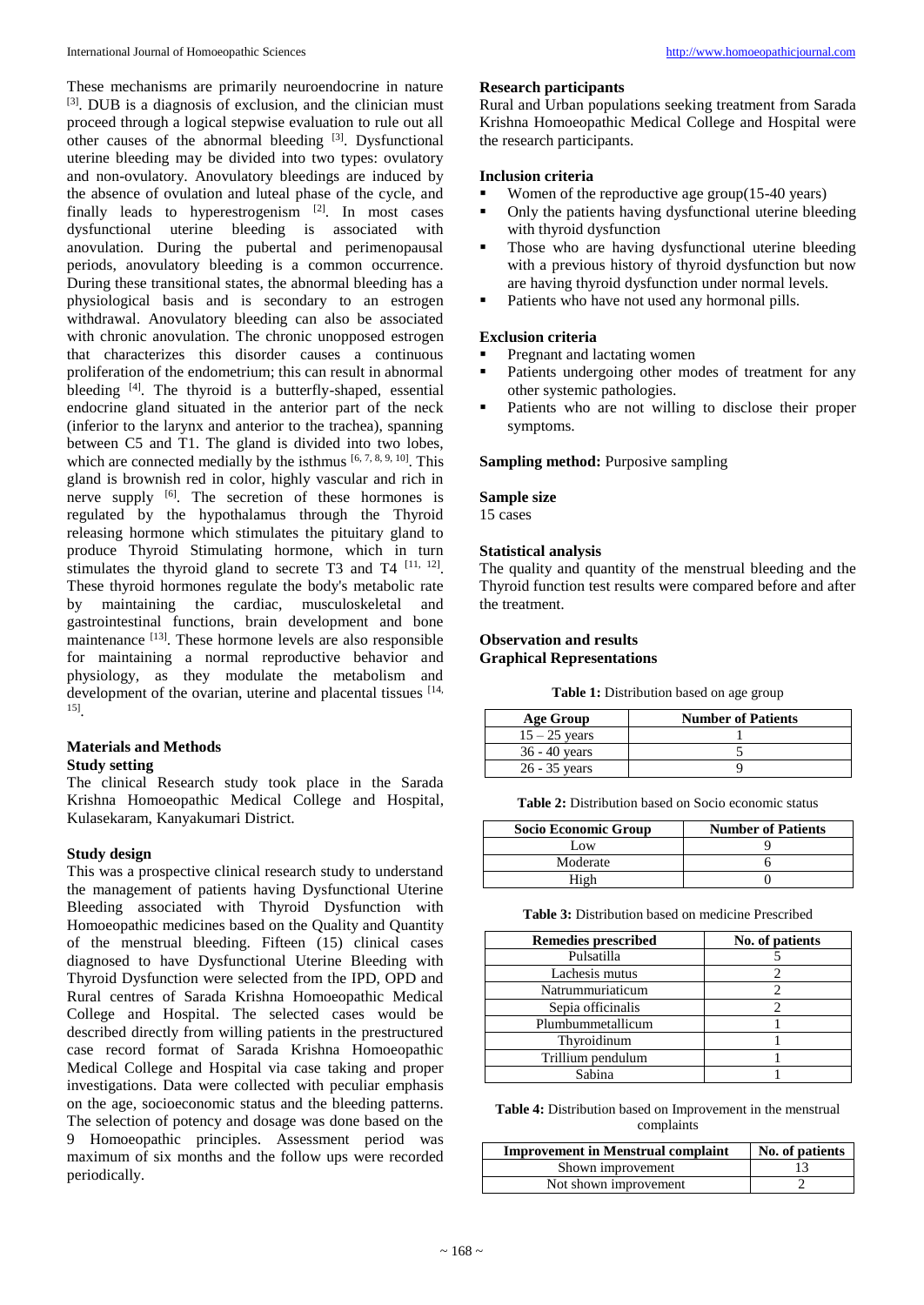**Table 5:** Distribution of cases based on Improvement in Thyroid Hormone Levels

| <b>Thyroid level</b> | <b>Number of Patients</b> |
|----------------------|---------------------------|
| Improved             |                           |
| Unimproved           |                           |

Table 6: Distribution of Pre and post assessment of cases based on TSH levels

| <b>Thyroid level</b>     |                                    |  |
|--------------------------|------------------------------------|--|
| <b>Before</b>            | After                              |  |
| $6.0$ mIU/L              | $1.9 \text{ mI}$ U/L               |  |
| $6.5$ mIU/L              | $3.2$ mIU/L                        |  |
| $6.8$ mIU/L              | $2.8$ mIU/L                        |  |
| $7.5 \text{ mI}$ U/L     | 3.6mIUL                            |  |
| $7.6 \text{ mI}$ U/L     | $3.2$ mIU/L                        |  |
| $7.7 \text{ mI}$ U/L     | $2.6$ mIU/L                        |  |
| $8.8$ mIU/L              | 3.9 <sub>m</sub> IU/L              |  |
| $9.3 \text{ mI}$ U/L     | $4.7$ mIU/L                        |  |
| $10.1 \text{ mIU/L}$     | $6.4$ mIU/L                        |  |
| $11.6 \text{ mI}$ U/L    | 7.0 <sub>m</sub> I <sub>U</sub> /L |  |
| $12.9$ mIU/L             | $4.4$ mIU/L                        |  |
| 13.3 mIU/L               | 8.6mIU/L                           |  |
| $60.8$ mIU/L             | 40mIUL                             |  |
| 71.8 mIU/L               | $>100$ mIU/L                       |  |
| Above $100$ (>100) mIU/L | 86mIU/L                            |  |

**Table 7:** Distribution of post assessment of cases based on TSH levels and menstrual bleeding

| Post<br>treatment | <b>Thyroid Stimulating</b><br>Hormone | <b>Menstrual</b><br><b>Symptoms</b> |
|-------------------|---------------------------------------|-------------------------------------|
| Improved          |                                       |                                     |
| Unimproved        |                                       |                                     |

#### **Discussion**

Dysfunctional Uterine Bleeding (DUB) is one of the most common clinical Gynecological conditions of the women belonging to the reproductive age group. DUB is caused by various factors among which Thyroid Dysfunction is the most important factor. Fifteen Cases diagnosed to have DUB, satisfying both inclusion and exclusion criteria from Sarada Krishna Homoeopathic Medical College were subjected for this study. The cases were recorded, analysed to elucidate the totality to select a proper medicine giving special emphasis on bleeding quality and quantity. The difficulties and discomforts of the patients were compared before and after treatment, based on their bleeding pattern and their Thyroid Function Tests.

Based on the analysis from 15 cases, following observations are made comparing with the available literature. In the sample of 15 cases, 60% (n=9) patients are between 26-35 age groups, 33.3% (n=5) patients are between 36-40 age groups and  $6.7\%$  (n=1) patients between  $15 - 25$  age groups. Various studies on the DUB showed that the incidence advances with age, mostly above 40 years <sup>[16]</sup>. In my study, the most affected age group is 26-35 years. Possibly this difference shall occur because of the low number of samples or availability of samples based on inclusion and exclusion criteria. In this study most affected groups are between the age group of 26-35 years.

Based on Socio economic status, 60% (n=9) patients belong to low economy, 40% (n=6) patients belong to Moderate economy. It is indicating that socioeconomic status plays a crucial role in Dysfunctional uterine Bleeding as well as in an individual's health  $[17]$ . This study supports the existing theories.

In remedies selected, Pulsatilla Nig. was seems to be most frequently used, and it corresponded with existing homoeopathic literature. The timing, amount, and nature of the menstrual flow are changeable—as are the woman's moods—when Pulsatilla is the remedy. The woman usually is emotional and needy, wanting a lot of attention and comforting [18]. Medicines like Lachesis mutus. comforting . Medicines like Lachesis mutus, Natrummuriaticum, Sepia officinalis, Plumbummetallicum, Thyroidinum, Trillium pendulum and Sabina also used in treatment Out of 15 cases,  $86.6\%$  (n=13) cases show improvement in menstrual bleeding. But in  $13.4\%$  (n=2) cases, patients went for gynecology consultation and improved with allopathic mode of treatment. This showed that homoeopathic medicines have a marked action and effects managing the menstrual irregularities. More hormonal parameters are needed to make it clear the effectiveness of Homoeopathy in female complaints.

In the Fifteen (15) cases, analysis based on Thyroid Hormone,  $60\%$  (n=9) cases shows improvement. In these nine cases, the Thyroid Stimulating Hormone (TSH) levels became normal. But in  $33.33 \%$  (n=5) cases the TSH levels become improved than before, but not to normal levels. In 6.67 % (n=1) case TSH level increased after treatment. From this part, it was evident that a prescription based on quality and quantity of menstrual bleeding was effective in managing thyroid abnormalities in patients having DUB.

In fifteen cases, 46.66 %  $(n=7)$  cases belong to subclinical Hypothyroidism, and 53.33% (n=8) cases of clinical hypothyroidism. Subclinical hypothyroidism is the main reason for the early stage of the DUB and it will progress to overt hypothyroidism in patients who have subclinical hypothyroidism over years <sup>[19]</sup>. If left untreated. From this study it is assuming that in cases of clinical hypothyroidism a chronic treatment is needed to normalize the thyroid levels.

While comparing in correlation between the post treatment status of thyroid and menstrual complaints was remarkable. 86.66 % (n=13) showed marked improvement in menstrual irregularities but only 60 % (n=9) showed improvement in thyroid dysfunction. This result shows the effectiveness of Homoeopathic remedies on DUB and Thyroid impairments. But these results need further studies to correlate the roles of Thyroid over DUB. Further investigations are required to open up the reasons for DUB rather than thyroid.

In the treatment of 15 cases, it was clear that Homoeopathy treatment has a definite role in managing the dysfunctional uterine bleeding cases. Chronic treatment is adequate in the cases having Hashimoto's thyroiditis or other pathologic manifestation having long running nature.

#### **Conclusion**

A clinical study was conducted among 15 cases of Dysfunctional Uterine Bleeding associated with Thyroid Dysfunction.

- Majority of the patients belonged to the age group 26- 35yrs.
- People belonging to the lower socioeconomic status were more susceptible to Dysfunctional Uterine Bleeding associated with Thyroid Dysfunction.
- In 15 cases, 13 cases showed improvement in their menstrual irregularity when the prescription was given based on the Quality and Quantity of the menstrual bleeding.